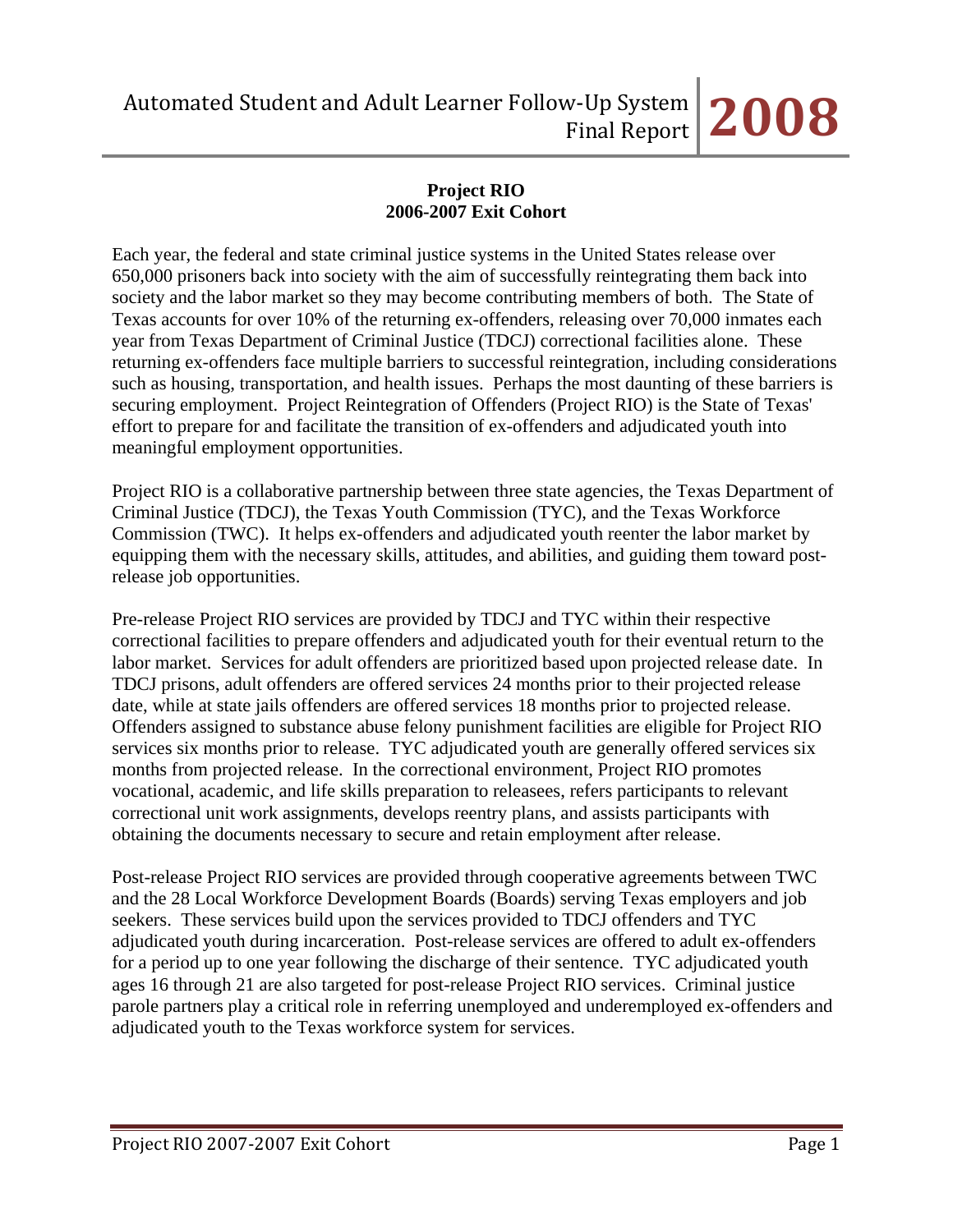The goal of post-release services is to help ex-offenders and adjudicated youth gain employment as quickly as possible through employment referral services. If the ex-offender requires more intensive services to compete in the labor market, Boards provide these services through such funding streams as the Workforce Investment Act (WIA), Supplemental Nutrition Assistance Program Employment and Training (SNAP E&T), and Temporary Assistance for Needy Families (TANF) Choices.

## **Seed Records**

The Labor Market and Career Information (LMCI) department received 58,730 duplicated records from The Workforce Information System of Texas (TWIST). The seed records consisted of persons with a record existing in TWIST with a TWC Project RIO flag in the record. This is an important point because it does not take into account additional ex-offenders who received a service funded by Project RIO during this report timeframe but who did not have a Project RIO flag in the TWIST databases. The records analyzed for this report by no means represent all individuals served by the many different partners in Project RIO; just those served by TWC with a RIO flag in TWIST who exited between the dates of October 1, 2006 to September 30, 2007.

Each seed record represents a unique combination of a client Social Security Number (SSN) and a program service they received. Because clients could receive more than one service, the input file included the same SSN multiple times. Seed records were grouped by SSN and by service category, resulting in 38,985 usable, duplicate records. After unduplicating the file by SSN, there were 14,299 unique records.

The seed records were then linked to the UI Wage Records database for the  $4<sup>th</sup>$  quarter of 2007 to determine employment and earnings. Earnings were summed across unique SSN and the 4-digit North American Industry Classification System (NAICS) code of the employer that paid the highest wages was retained for analysis. In the case where participants who were found working had earnings greater than or equal to \$25,000 in any target quarter were identified, these records were excluded from analysis based on the likelihood of inaccurate wage record data and to reduce the possibility of inappropriately skewing the data.

Supplemental employment linkages were performed with the U.S. Department of Defense (DOD), the U.S. Office of Personnel Management (OPM), and the U.S. Postal Service (USPS), as well as the Texas Higher Education Coordinating Board (THECB) for linkage to the public postsecondary master enrollment records for the fall semester of 2007.

Finally, the seed records were linked to the Texas Bureau of Vital Statistics (TBVS) in order to determine if any former program participants were deceased. All records with positive matches have been excluded from further analysis. After all exclusions, the final number of records retained for analysis was 14,219. We link seed records to the Texas Department of Criminal Justice (TDCJ) database, but we do not exclude RIO participants found incarcerated.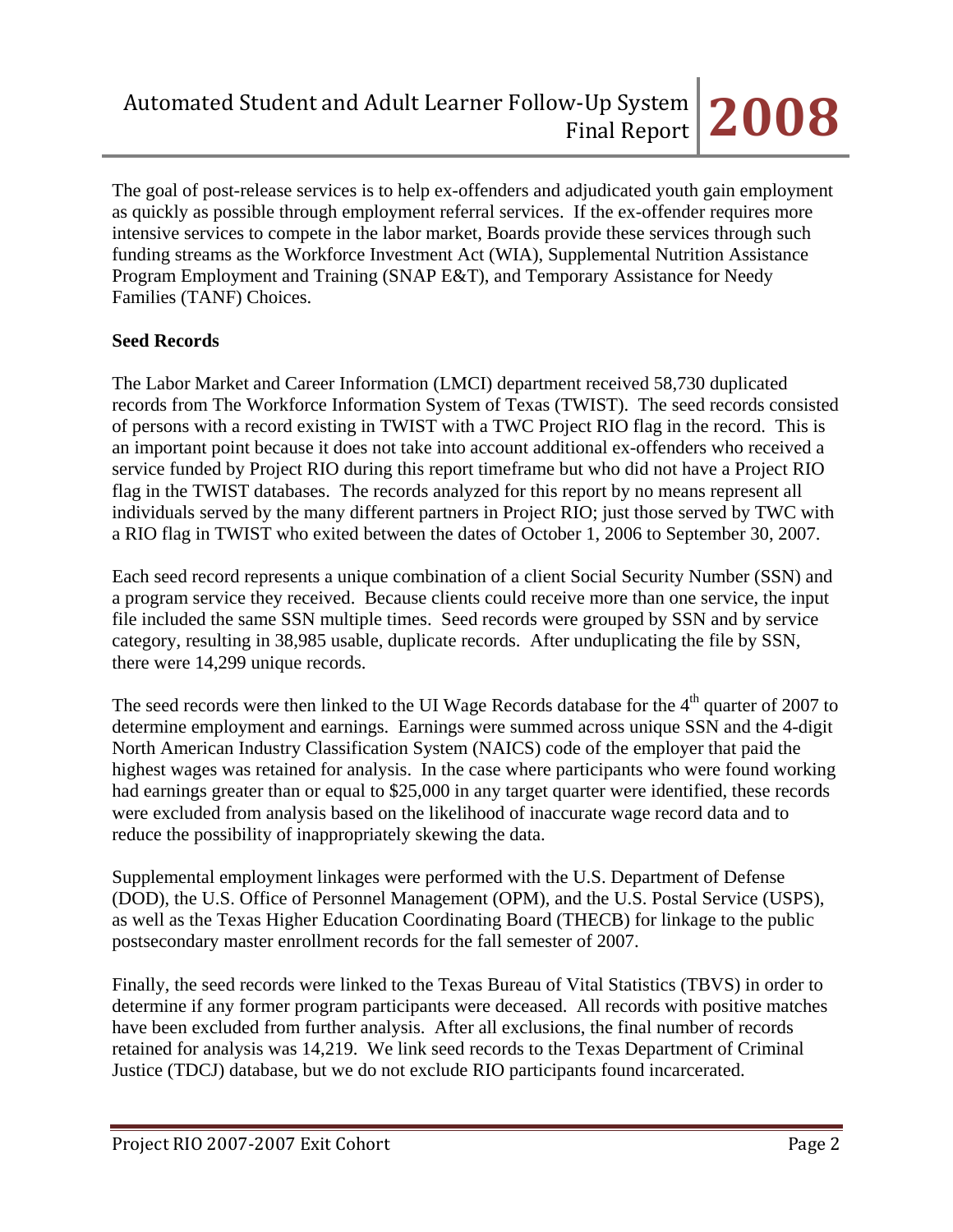#### **Results**

The results for this report have been ranked in descending order *with the cohort total included.* This was done so one can see where labor market outcomes for various participant groups lie in relation to the labor market outcomes for the entire cohort.

Female RIO participants had the highest employment percentage during the 4th quarter of 2007 with 53.4 percent employed (Table 1). Excluding participants whose gender was not identified in the seed records, males had the highest median earnings in the  $4<sup>th</sup>$  quarter of 2007 at \$3,564 (Table 2). Overall, the cohort had employment of 53.0 percent, with median earnings of \$3,360.

| <b>Gender</b> | N      | N<br>Working | %<br><b>Working</b> |
|---------------|--------|--------------|---------------------|
| Female        | 2,108  | 1,126        | 53.4                |
| Male          | 11,988 | 6,355        | 53.0                |
| <b>Total</b>  | 14,219 | 7,535        | 53.0                |
| Unknown       | 123    | 54           | 43.9                |

|  | <b>Table 1. Employment by Gender</b> |  |
|--|--------------------------------------|--|
|--|--------------------------------------|--|

#### **Table 2. Median Quarterly Earnings by Gender**

| Gender       | N      | N<br>Working | <b>Median</b><br><b>Earnings</b> |
|--------------|--------|--------------|----------------------------------|
| Unknown      | 123    | 54           | \$4,873                          |
| Male         | 11,988 | 6,355        | \$3,564                          |
| <b>Total</b> | 14,219 | 7,535        | \$3,360                          |
| Female       | 2,108  | 1,126        | \$2,384                          |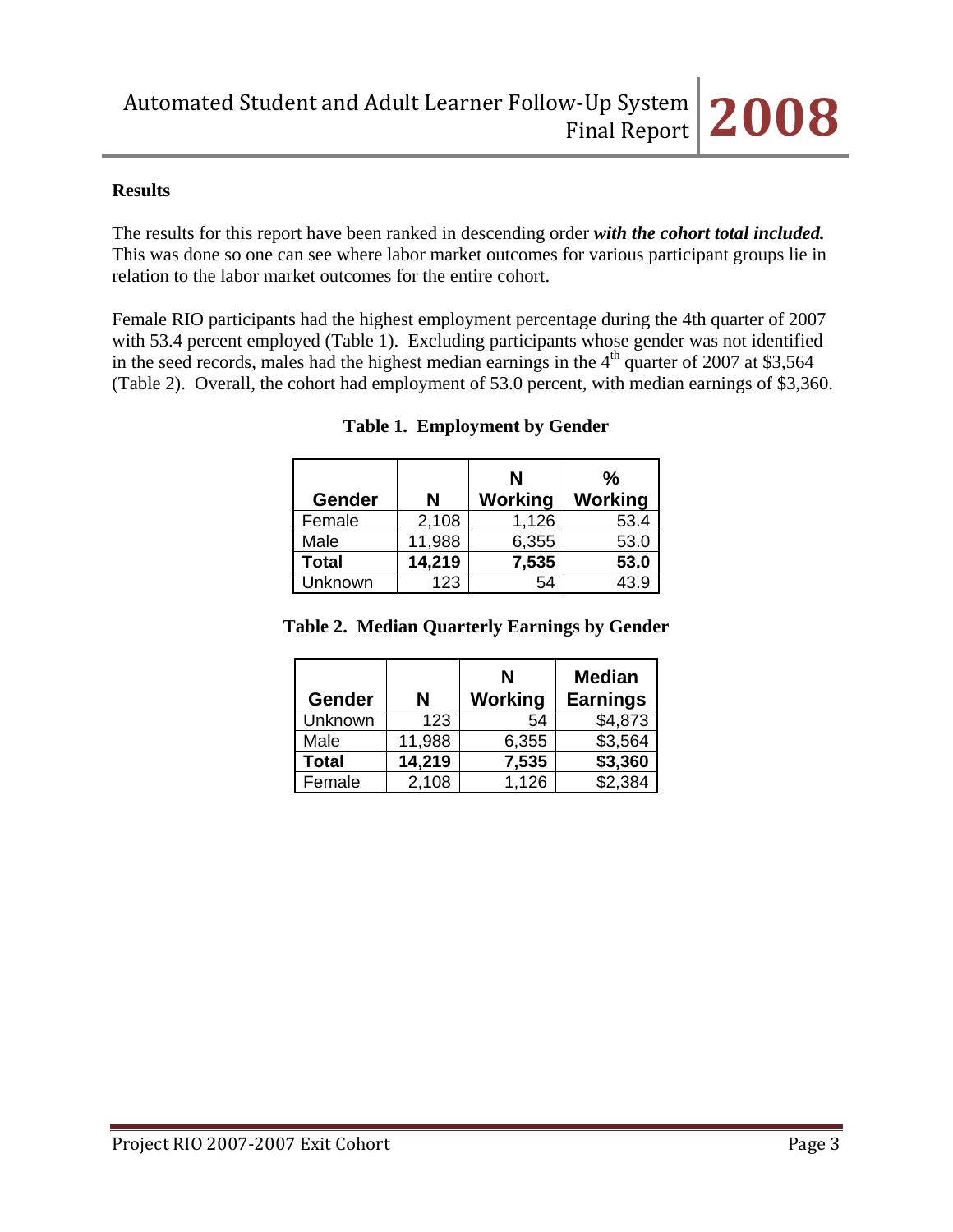Table 3 displays employment for the exit cohort by racial sub-group without regard for ethnicity. Asians had the highest employment with 65.2 percent. Participants whose racial sub-group was Unknown were second with 55.4 percent employed. Whites were the largest sub-group, with 53.2 percent employed.

|                        |        | N       | %              |
|------------------------|--------|---------|----------------|
| Race                   | N      | Working | <b>Working</b> |
| Asian                  | 46     | 30      | 65.2           |
| Unknown                | 2,922  | 1,619   | 55.4           |
| White                  | 5,710  | 3,038   | 53.2           |
| <b>Total</b>           | 14,219 | 7,535   | 53.0           |
| <b>Hawaiian Native</b> |        |         |                |
| or Pacific             |        |         |                |
| Islander               | 19     | 10      | 52.6           |
| <b>Native American</b> | 130    | 68      | 52.3           |
| <b>Black</b>           | 5,392  | 2,770   | 51.4           |

|  |  | Table 3. Employment by Race without Regard for Ethnicity |
|--|--|----------------------------------------------------------|
|  |  |                                                          |

Asian participants had the highest median quarterly earnings during the study period at \$5,034 (Table 4). Whites had the second-highest median earnings, \$3,666, followed by Unknowns with \$3,542.

|  |  |  | Table 4. Median Quarterly Earnings by without Regard for Ethnicity |
|--|--|--|--------------------------------------------------------------------|

| Race                                 | N      | N<br><b>Working</b> | <b>Median</b><br><b>Earnings</b> |
|--------------------------------------|--------|---------------------|----------------------------------|
| Asian                                | 46     | 30                  | \$5,034                          |
| White                                | 5,710  | 3,038               | \$3,666                          |
| Unknown                              | 2,922  | 1,619               | \$3,542                          |
| <b>Total</b>                         | 14,219 | 7,535               | \$3,360                          |
| <b>Native American</b>               | 130    | 68                  | \$2,923                          |
| <b>Black</b>                         | 5,392  | 2,770               | \$2,893                          |
| <b>Hawaiian Native</b><br>or Pacific |        |                     |                                  |
| Islander                             | 19     | 10                  | \$1,349                          |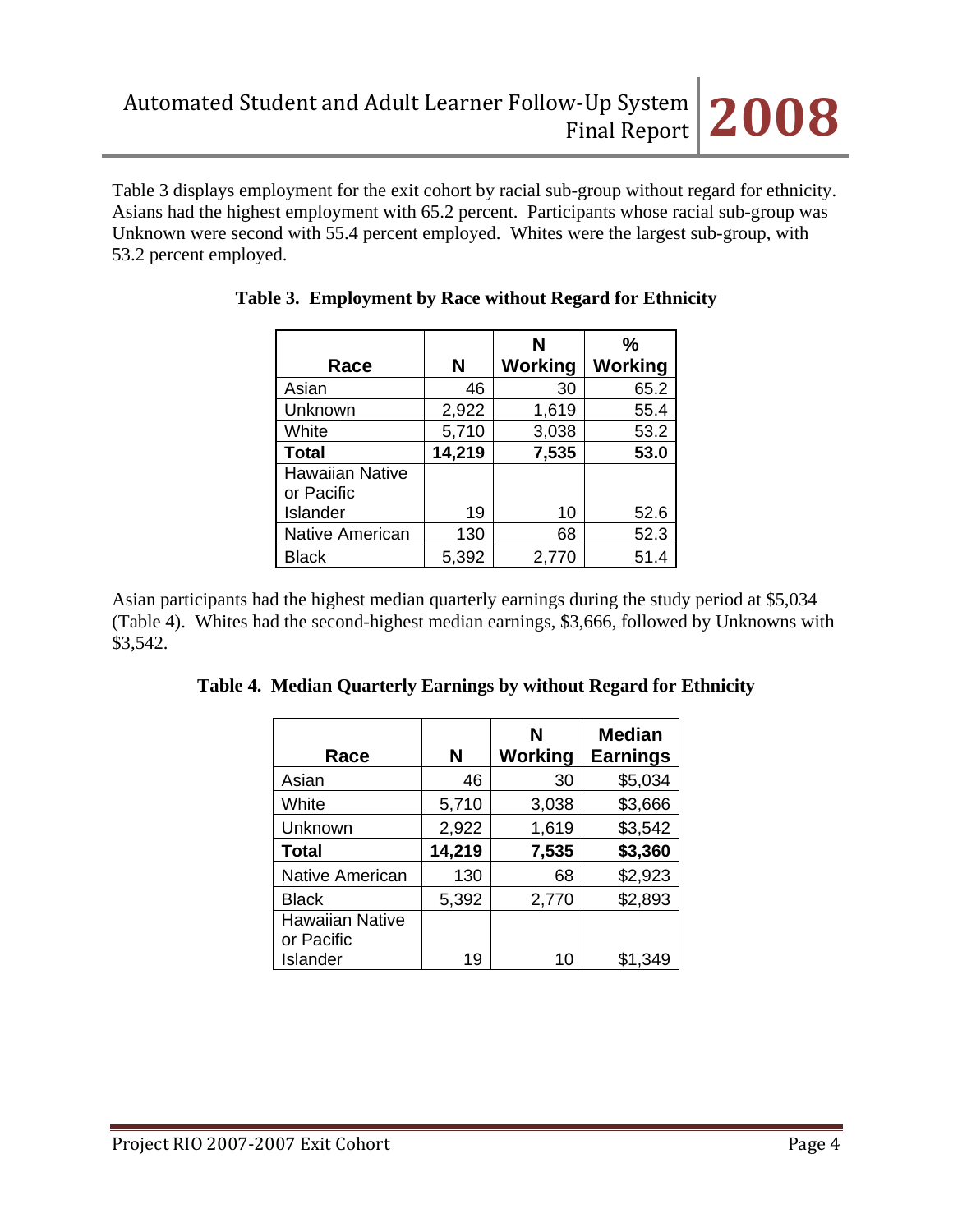RIO exiters in the State Jail Division had the highest employment in the target quarter with 53.8 percent employed (Table 5). The largest number of exiters came from the Institutional Division by far, and their post-exit employment was 53.0 percent.

|                                  |        | N       | $\frac{0}{0}$ |
|----------------------------------|--------|---------|---------------|
| <b>RIO Correctional Division</b> | N      | Working | Working       |
| State Jail Division              | 1,288  | 693     | 53.8          |
| Institutional Division           | 12,644 | 6,706   | 53.0          |
| Total                            | 14,219 | 7,535   | 53.0          |
| <b>TYC</b>                       | 225    | 110     | 48.9          |
| Work Against Recidivism (WAR)    | 24     | 11      | 45.8          |
| <b>ESP</b>                       | 38     | 15      | 39.5          |

|  |  | Table 5. Employment by RIO Correctional Division |
|--|--|--------------------------------------------------|
|--|--|--------------------------------------------------|

Table 6 shows exiters from the WAR division had the highest median quarterly earnings, \$5,985, followed by Institutional Division exiters with \$3,425.

|  |  |  |  |  | Table 6. Median Quarterly Earnings by RIO Correctional Division |
|--|--|--|--|--|-----------------------------------------------------------------|
|--|--|--|--|--|-----------------------------------------------------------------|

|                                  |        | N              | <b>Median</b>   |
|----------------------------------|--------|----------------|-----------------|
| <b>RIO Correctional Division</b> | N      | <b>Working</b> | <b>Earnings</b> |
| Work Against Recidivism (WAR)    | 24     | 11             | \$5,985         |
| <b>Institutional Division</b>    | 12,644 | 6,706          | \$3,425         |
| <b>Total</b>                     | 14,219 | 7,535          | \$3,360         |
| <b>ESP</b>                       | 38     | 15             | \$3,022         |
| <b>State Jail Division</b>       | 1,288  | 693            | \$2,991         |
| <b>TYC</b>                       | 225    | 110            | \$1,097         |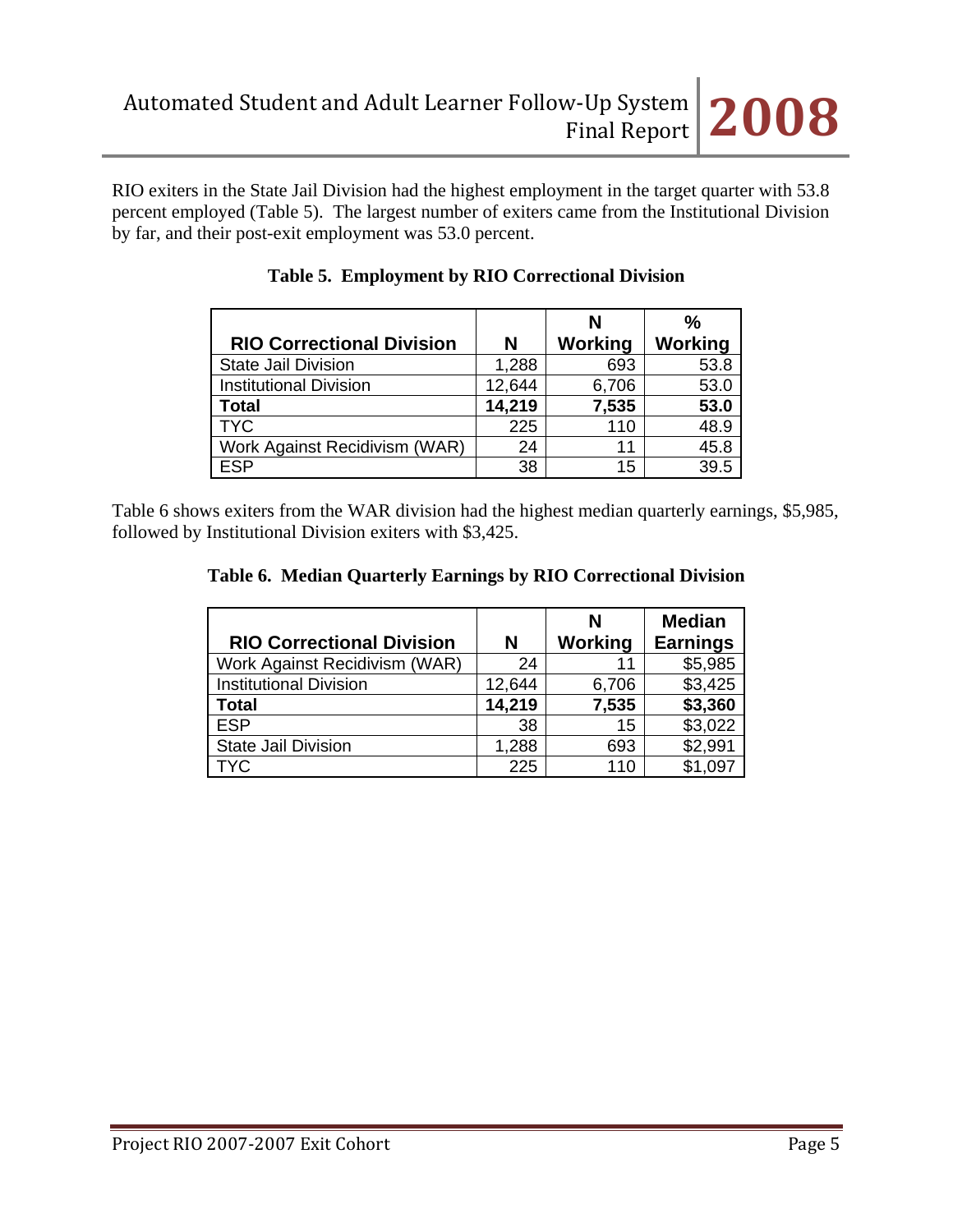Excluding services with an "N" less than 100, participants receiving Case Management services had the highest employment in the target quarter at 58.7 percent (Table 7). Those receiving the Initial Assessment service had the second-highest employment at 57.3 percent. Job Search Assistance/Job Search was the service most received, and participants receiving that service had employment of 52.6 percent.

|                                                                                                |                | N              | %       |
|------------------------------------------------------------------------------------------------|----------------|----------------|---------|
| <b>Service Received</b>                                                                        | N              | <b>Working</b> | Working |
| <b>Health Care</b>                                                                             | n/a            | n/a            | 100.0   |
| Job Readiness/Pre-Employment Skills                                                            | n/a            | n/a            | 100.0   |
| <b>Received Case Management Services</b>                                                       | n/a            | n/a            | 100.0   |
| <b>Job Search Allowance</b>                                                                    | n/a            | n/a            | 100.0   |
| <b>Job Search Basic</b>                                                                        | 10             | 9              | 90.0    |
| <b>Work Experience/Skills Training</b>                                                         | $\overline{7}$ | 6              | 85.7    |
| Job Development                                                                                | 47             | 30             | 63.8    |
| Information and Referral (External)                                                            | 77             | 49             | 63.6    |
| Counseling                                                                                     | 13             | 8              | 61.5    |
| Work-related Incentives                                                                        | 38             | 23             | 60.5    |
| Case Management                                                                                | 368            | 216            | 58.7    |
| <b>Initial Assessment</b>                                                                      | 218            | 125            | 57.3    |
| Occupational/Vocational Training                                                               | 23             | 13             | 56.5    |
| <b>Follow-Up Services</b>                                                                      | 32             | 18             | 56.3    |
| <b>WOTC Eligibility</b>                                                                        | 26             | 14             | 53.9    |
| <b>Work Related Expense</b>                                                                    | 13             | $\overline{7}$ | 53.9    |
| <b>Total</b>                                                                                   | 14,219         | 7,535          | 53.0    |
| Job Search Assistance/Job Search                                                               | 13,177         | 6,934          | 52.6    |
| Outreach/Intake/Orientation                                                                    | 86             | 43             | 50.0    |
| Other                                                                                          | 16             | 8              | 50.0    |
| <b>Labor Market Information</b>                                                                | 14             | $\overline{7}$ | 50.0    |
| Training - Non-TWC                                                                             | n/a            | n/a            | 50.0    |
| Counseling                                                                                     | n/a            | n/a            | 50.0    |
| <b>GED Test Payment</b>                                                                        | n/a            | n/a            | 50.0    |
| Transportation                                                                                 | 21             | 9              | 42.9    |
| EDP/IEP/ISS Development                                                                        | 17             | $\overline{7}$ | 41.2    |
| On-the-Job Training                                                                            | n/a            | n/a            | n/a     |
| <b>GED</b>                                                                                     | n/a            | n/a            | n/a     |
| Assigned Case Manager                                                                          | n/a            | n/a            | n/a     |
| Note: Cells with values less than 5 are marked "n/a" to protect the privacy of cohort members. |                |                |         |

## **Table 7. Employment by Service Received**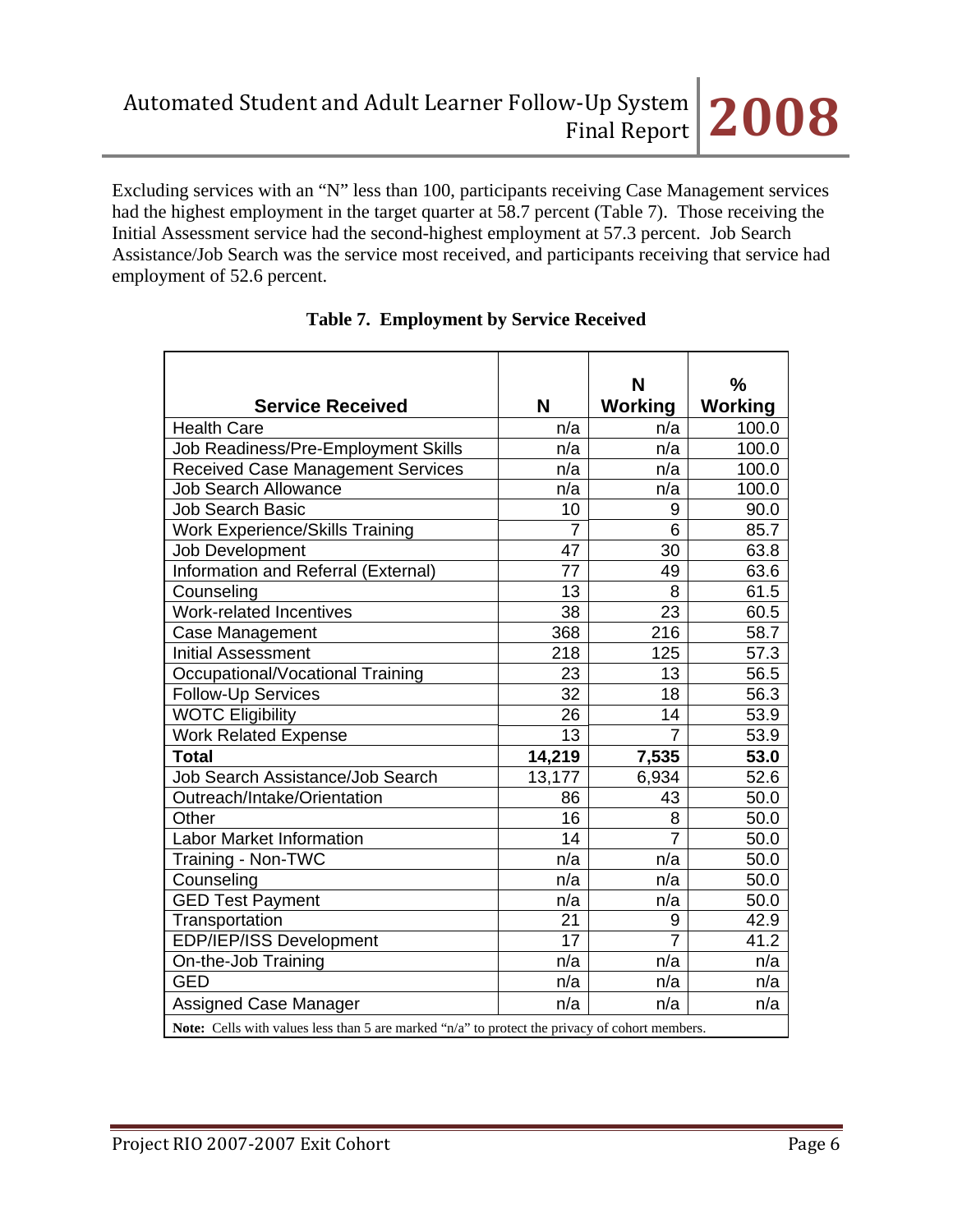RIO exiters receiving the Initial Assessment service had median quarterly earnings over the study period at \$3,801, while those receiving Case Management services had earnings of \$3,386 (Table 8). Participants receiving Job Search Assistance had median quarterly earnings of \$3,350.

| <b>Service</b>                                                                                 | N      | N<br><b>Working</b> | <b>Median</b><br><b>Earnings</b> |  |
|------------------------------------------------------------------------------------------------|--------|---------------------|----------------------------------|--|
| <b>WOTC Eligibility</b>                                                                        | 26     | 14                  | \$5,604                          |  |
| <b>Work Experience/Skills Training</b>                                                         | 7      | 6                   | \$5,495                          |  |
| Occupational/Vocational Training                                                               | 23     | 13                  | \$5,395                          |  |
| <b>Received Case Management Services</b>                                                       | n/a    | n/a                 | \$4,991                          |  |
| Training - Non-TWC                                                                             | n/a    | n/a                 | \$4,983                          |  |
| Job Readiness/Pre-Employment Skills                                                            | n/a    | n/a                 | \$4,868                          |  |
| <b>Labor Market Information</b>                                                                | 14     | 7                   | \$4,832                          |  |
| <b>Work Related Expense</b>                                                                    | 13     | 7                   | \$4,478                          |  |
| Information and Referral (External)                                                            | 77     | 49                  | \$4,000                          |  |
| <b>Initial Assessment</b>                                                                      | 218    | 125                 | \$3,801                          |  |
| Work-related Incentives                                                                        | 38     | 23                  | \$3,681                          |  |
| Other                                                                                          | 16     | 8                   | \$3,421                          |  |
| Case Management                                                                                | 368    | 216                 | \$3,386                          |  |
| <b>Total</b>                                                                                   | 14,219 | 7,535               | \$3,360                          |  |
| Job Search Assistance/Job Search                                                               | 13,177 | 6,934               | \$3,350                          |  |
| Outreach/Intake/Orientation                                                                    | 86     | 43                  | \$3,285                          |  |
| <b>Health Care</b>                                                                             | n/a    | n/a                 | \$2,964                          |  |
| Counseling                                                                                     | 13     | 8                   | \$2,634                          |  |
| Job Development                                                                                | 47     | 30                  | \$2,200                          |  |
| <b>Job Search Basic</b>                                                                        | 10     | 9                   | \$2,064                          |  |
| EDP/IEP/ISS Development                                                                        | 17     | $\overline{7}$      | \$1,887                          |  |
| Follow-Up Services                                                                             | 32     | 18                  | \$1,791                          |  |
| Transportation                                                                                 | 21     | 9                   | \$1,704                          |  |
| Counseling                                                                                     | n/a    | n/a                 | $\overline{\$1,501}$             |  |
| <b>GED Test Payment</b>                                                                        | n/a    | n/a                 | \$987                            |  |
| <b>Job Search Allowance</b>                                                                    | n/a    | n/a                 | \$389                            |  |
| On-the-Job Training                                                                            | n/a    | n/a                 | n/a                              |  |
| <b>GED</b>                                                                                     | n/a    | n/a                 | n/a                              |  |
| <b>Assigned Case Manager</b>                                                                   | n/a    | n/a                 | n/a                              |  |
| Note: Cells with values less than 5 are marked "n/a" to protect the privacy of cohort members. |        |                     |                                  |  |

#### **Table 8. Median Quarterly Earnings by Service Received**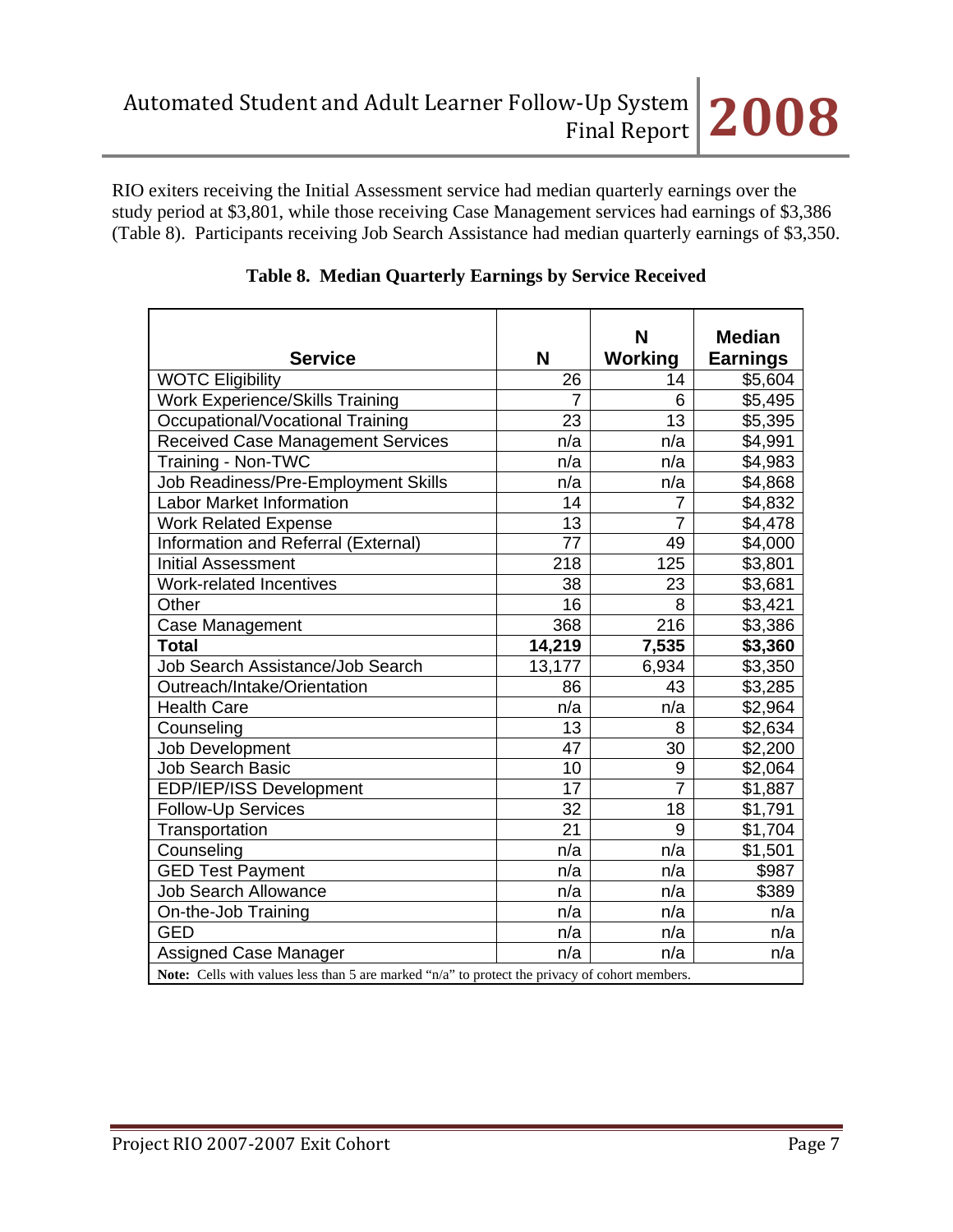Table 9 shows employment and earnings in the  $4<sup>th</sup>$  quarter of 2007 for RIO participants by service group. Most participants received services from the Core Work Search Activity group, and that group had employment over the period at 52.7 percent. Excluding unknowns, participants receiving Marketing Incentives group services had the highest employment at 53.9 percent.

|                                   |        |                | %       |
|-----------------------------------|--------|----------------|---------|
| <b>Service Group</b>              | N      | <b>Working</b> | Working |
| Unknown                           | 788    | 467            | 59.3    |
| <b>Marketing Incentives</b>       | 26     | 14             | 53.9    |
| <b>Total</b>                      | 14,219 | 7,535          | 53.0    |
| <b>Core Work Search Activity</b>  | 13,224 | 6,964          | 52.7    |
| <b>Support Activities to Work</b> |        |                |         |
| Search                            | 45     | 23             | 51.1    |
| Procedural                        | 102    | 51             | 50.0    |
| <b>Supportive Service</b>         | 34     | 16             | 47.1    |

# **Table 9. Employment by Service Group**

Those receiving Marketing Incentives group services had the highest median earnings with \$5,604 (Table 10). Participants receiving the Core Work Search Activity service had median quarterly earnings of \$3,344 during the  $4<sup>th</sup>$  quarter of 2007.

## **Table 10. Median Quarterly Earnings by Service Group**

| <b>Service</b>                    | N      | N<br><b>Working</b> | <b>Median</b><br><b>Earnings</b> |
|-----------------------------------|--------|---------------------|----------------------------------|
| <b>Marketing Incentives</b>       | 26     | 14                  | \$5,604                          |
| Unknown                           | 788    | 467                 | \$3,545                          |
| <b>Total</b>                      | 14,219 | 7,535               | \$3,360                          |
| <b>Core Work Search Activity</b>  | 13,224 | 6,964               | \$3,344                          |
| Procedural                        | 102    | 51                  | \$3,285                          |
| <b>Support Activities to Work</b> |        |                     |                                  |
| Search                            | 45     | 23                  | \$2,775                          |
| <b>Supportive Service</b>         | 34     | 16                  | \$2,302                          |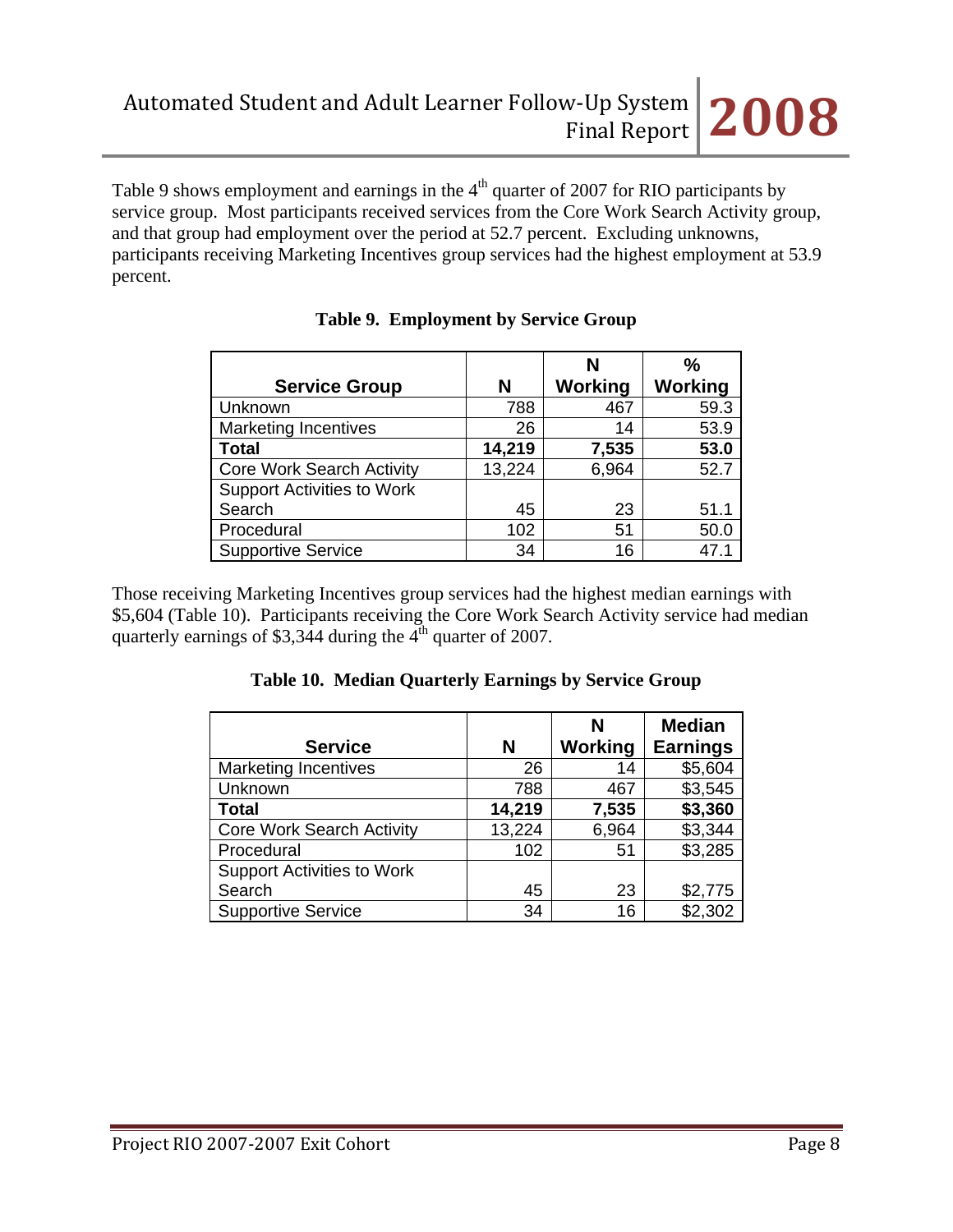

Permian Basin LWDA had the highest employment in the 4<sup>th</sup> quarter of 2007 with 68.1 percent of RIO exiters employed (Table 11). Rural Capital LWDA had 62.2 percent of their exiters employed. Gulf Coast LWDA, which had the largest number of RIO participants, had an employment rate of 45.6 percent.

| <b>LWDA</b>             | N      | N<br>Working | $\frac{0}{0}$<br><b>Working</b> |  |
|-------------------------|--------|--------------|---------------------------------|--|
| Permian Basin           | 342    | 233          | 68.1                            |  |
| <b>Rural Capital</b>    | 225    | 140          | 62.2                            |  |
| <b>Golden Crescent</b>  | 266    | 159          | 59.8                            |  |
| South Plains            | 537    | 316          | 58.9                            |  |
| <b>West Central</b>     | 305    | 179          | 58.7                            |  |
| <b>Heart of Texas</b>   | 262    | 153          | 58.4                            |  |
| Panhandle               | 459    | 266          | 58.0                            |  |
| Alamo                   | 1,412  | 792          | 56.1                            |  |
| <b>North Texas</b>      | 202    | 113          | 55.9                            |  |
| <b>Central Texas</b>    | 312    | 174          | 55.8                            |  |
| <b>North Central</b>    | 885    | 486          | 54.9                            |  |
| Deep East Texas         | 176    | 96           | 54.6                            |  |
| <b>Tarrant County</b>   | 853    | 462          | 54.2                            |  |
| <b>East Texas</b>       | 504    | 271          | 53.8                            |  |
| Concho Valley           | 169    | 90           | 53.3                            |  |
| <b>Total</b>            | 14,219 | 7,535        | 53.0                            |  |
| <b>Dallas</b>           | 1,764  | 926          | 52.5                            |  |
| Lower Rio Grande Valley | 259    | 135          | 52.1                            |  |
| South East Texas        | 803    | 416          | 51.8                            |  |
| Capital Area            | 578    | 296          | 51.2                            |  |
| <b>Coastal Bend</b>     | 383    | 194          | 50.7                            |  |
| Texoma                  | 93     | 46           | 49.5                            |  |
| <b>North East Texas</b> | 182    | 90           | 49.5                            |  |
| <b>Upper Rio Grande</b> | 640    | 316          | 49.4                            |  |
| Middle Rio Grande       | 96     | 46           | 47.9                            |  |
| <b>Cameron County</b>   | 214    | 102          | 47.7                            |  |
| <b>Brazos Valley</b>    | 341    | 157          | 46.0                            |  |
| <b>Gulf Coast</b>       | 1,875  | 854          | 45.6                            |  |
| South Texas             | 82     | 27           | 32.9                            |  |

# **Table 11. Employment by LWDA**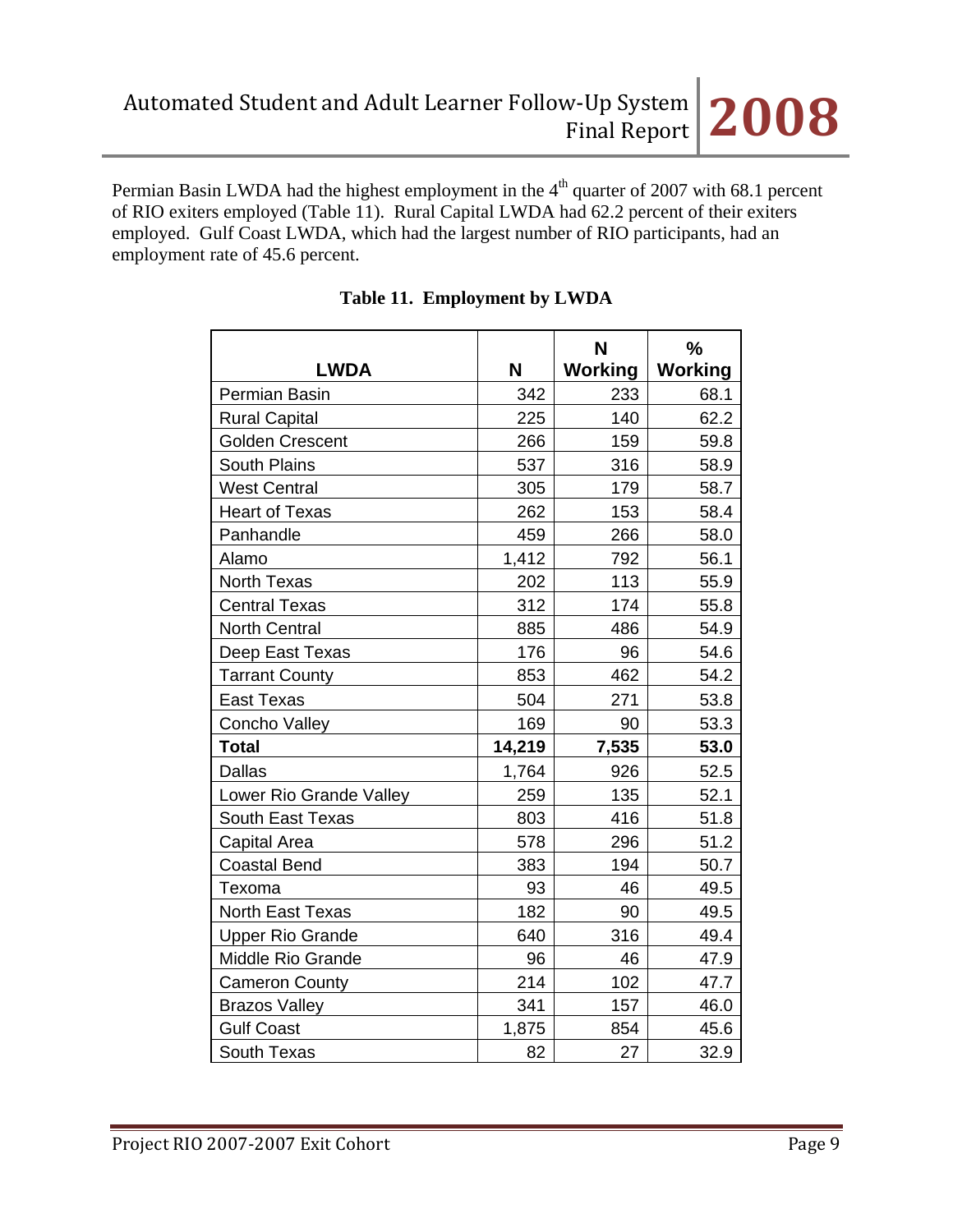Table 12 shows median quarterly earnings by LWDA for RIO exiters. Participants from Permian Basin LWDA had the highest median earnings with \$4,350, followed by North Central LWDA with \$4,201. Tarrant County LWDA rounded out the top three with median earnings of \$3,912.

| <b>LWDA</b>              | N      | N<br>Working | <b>Median</b><br><b>Earnings</b> |
|--------------------------|--------|--------------|----------------------------------|
| Permian Basin            | 342    | 233          | \$4,350                          |
| <b>North Central</b>     | 885    | 486          | \$4,201                          |
| <b>Tarrant County</b>    | 853    | 462          | \$3,912                          |
| <b>Gulf Coast</b>        | 1,875  | 854          | \$3,895                          |
| <b>Rural Capital</b>     | 225    | 140          | \$3,814                          |
| <b>North East Texas</b>  | 182    | 90           | \$3,759                          |
| Panhandle                | 459    | 266          | \$3,696                          |
| Concho Valley            | 169    | 90           | \$3,638                          |
| <b>Golden Crescent</b>   | 266    | 159          | \$3,593                          |
| <b>East Texas</b>        | 504    | 271          | \$3,546                          |
| <b>Heart of Texas</b>    | 262    | 153          | \$3,413                          |
| <b>Capital Area</b>      | 578    | 296          | \$3,395                          |
| <b>Brazos Valley</b>     | 341    | 157          | \$3,384                          |
| <b>Total</b>             | 14,219 | 7,535        | \$3,360                          |
| <b>Coastal Bend</b>      | 383    | 194          | \$3,282                          |
| Deep East Texas          | 176    | 96           | \$3,162                          |
| <b>West Central</b>      | 305    | 179          | \$3,139                          |
| <b>Central Texas</b>     | 312    | 174          | \$3,068                          |
| South East Texas         | 803    | 416          | \$3,062                          |
| Alamo                    | 1,412  | 792          | \$3,059                          |
| <b>Dallas</b>            | 1,764  | 926          | \$3,025                          |
| <b>North Texas</b>       | 202    | 113          | \$2,964                          |
| <b>Upper Rio Grande</b>  | 640    | 316          | \$2,783                          |
| <b>South Plains</b>      | 537    | 316          | \$2,777                          |
| <b>Cameron County</b>    | 214    | 102          | \$2,751                          |
| Lower Rio Grande Valley  | 259    | 135          | \$2,620                          |
| Texoma                   | 93     | 46           | \$2,561                          |
| South Texas              | 82     | 27           | \$2,317                          |
| <b>Middle Rio Grande</b> | 96     | 46           | \$2,210                          |

**Table 12. Median Quarterly Earnings by LWDA**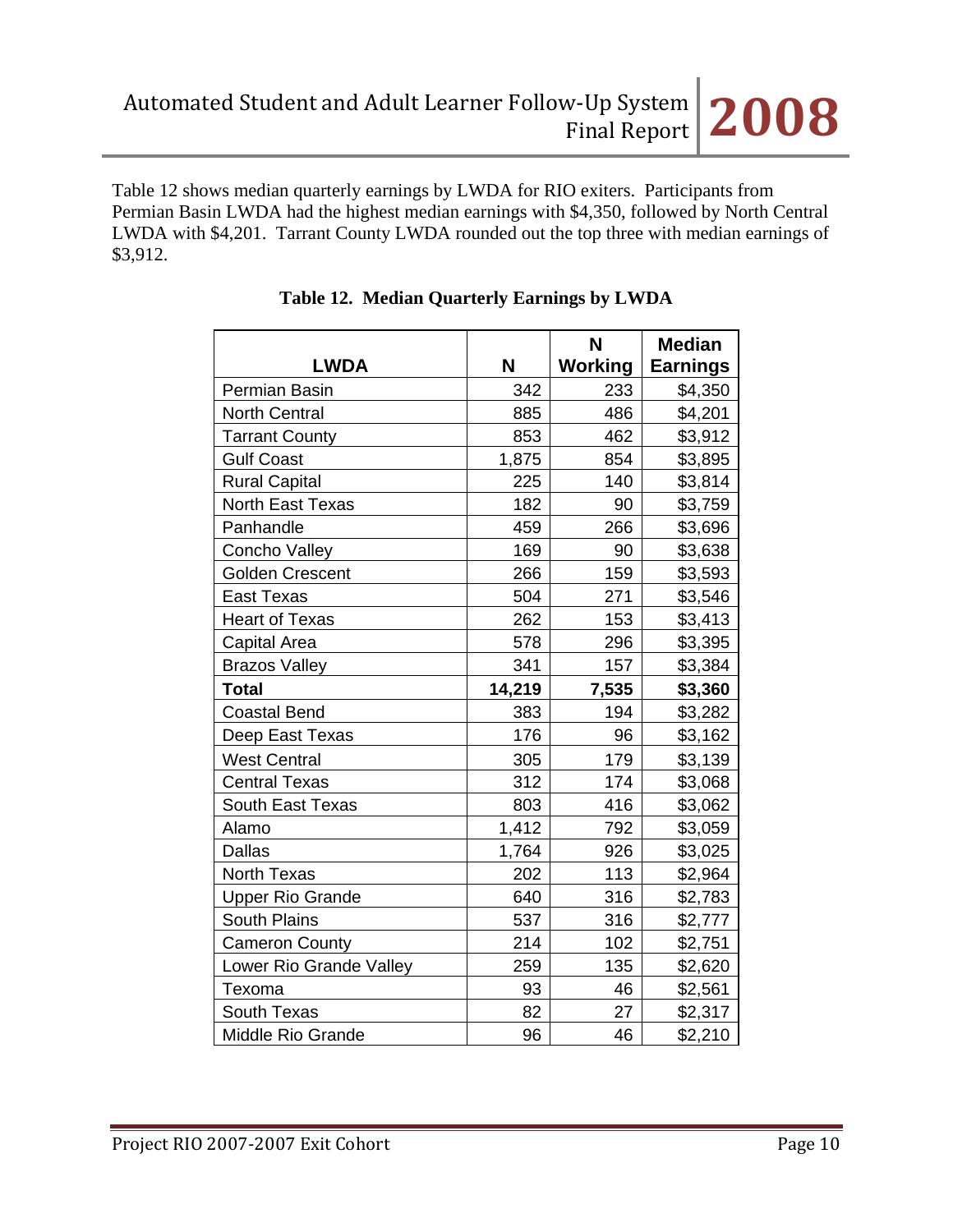We see in Table 13 that the most prominent industry of employment for RIO participants during the  $4<sup>th</sup>$  quarter of 2007 was the Employment Services industry (Table 13). This industry typically includes temporary agencies and other "temp-to-hire" types of jobs. The Limited-Service Eating Places industry employed the next largest group of exiters, followed by Full-Service Restaurants. Program participants employed in the Support Activities for Mining industry had the highest median earnings at \$8,988, followed by Nonresidential Building Construction with median earnings of \$5,832. Median earnings for both of those industries were well above the overall median earnings for the cohort, \$3,360.

|                                       | <b>Median</b><br>N |                 | <b>NAICS</b> |  |
|---------------------------------------|--------------------|-----------------|--------------|--|
| <b>Industry of Employment</b>         | Working            | <b>Earnings</b> | Code         |  |
| <b>Employment Services</b>            | 1,462              | \$1,605         | 5613         |  |
| <b>Limited-Service Eating Places</b>  | 568                | \$1,872         | 7222         |  |
| <b>Full-Service Restaurants</b>       | 368                | \$2,276         | 7221         |  |
| Animal Slaughtering and               |                    |                 |              |  |
| Processing                            | 267                | \$4,289         | 3116         |  |
| <b>Building Equipment Contractors</b> | 245                | \$4,818         | 2382         |  |
| <b>Support Activities for Mining</b>  | 208                | \$8,988         | 2131         |  |
| Automotive Repair and                 |                    |                 |              |  |
| Maintenance                           | 200                | \$3,077         | 8111         |  |
| Nonresidential Building               |                    |                 |              |  |
| Construction                          | 198                | \$5,832         | 2362         |  |
| Services to Buildings and             |                    |                 |              |  |
| <b>Dwellings</b>                      | 183                | \$2,523         | 5617         |  |
| Foundation, Structure, and            |                    |                 |              |  |
| <b>Building Exterior Contractors</b>  | 146                | \$4,049         | 2381         |  |

## **Table 13. Top 10 Industries of Employment by 4-Digit NAICS Code**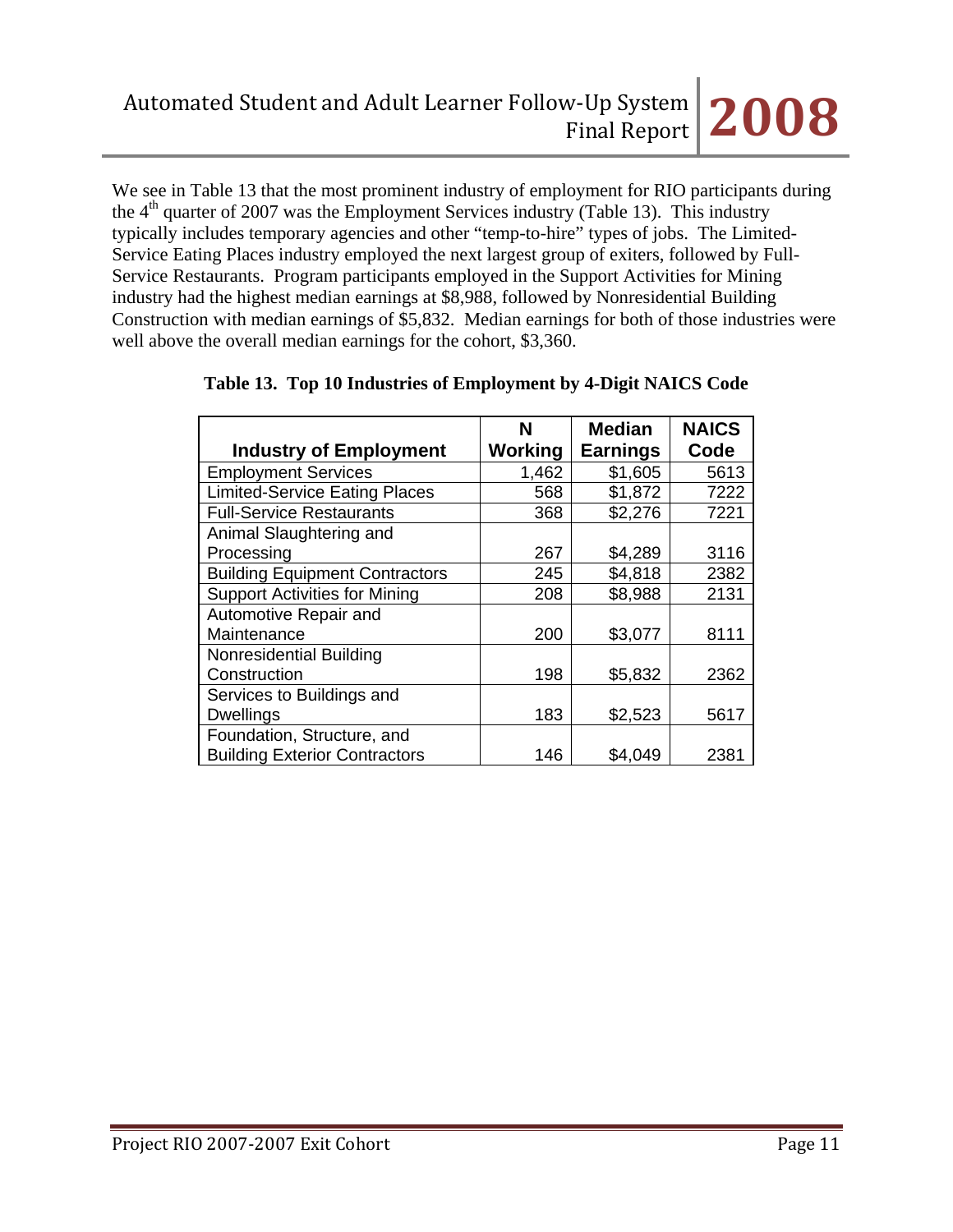Table 14 shows the ten higher education institutions with the most TWC Project RIO participants enrolled in the Fall of 2008. Houston Community College had the largest number of program participants enrolled. Overall, only 1.1 percent of the cohort was found enrolled in higher education in 2008.

| <b>Institution</b>                 | N  | $%$ of<br>All<br><b>Enrolled</b> | $%$ of<br><b>Cohort</b> |
|------------------------------------|----|----------------------------------|-------------------------|
| <b>Houston Community College</b>   | 29 | 10.7                             | 0.2                     |
| <b>DCCCD El Centro College</b>     | 19 | 7.0                              | 0.1                     |
| <b>Austin Community College</b>    | 19 | 7.0                              | 0.1                     |
| Amarillo College                   | 13 | 4.8                              | 0.1                     |
| St. Philips College                | 13 | 4.8                              | 0.1                     |
| <b>McLennan Community College</b>  | 9  | 3.3                              | 0.1                     |
| <b>DCCCD North Lake College</b>    | 9  | 3.3                              | 0.1                     |
| Del Mar College                    | 8  | 3.0                              | 0.1                     |
| San Jacinto College Central Campus | 8  | 3.0                              | 0.1                     |
| <b>South Plains</b>                | 7  | 3.0                              | 0.1                     |

#### **Table 14. Top 10 Higher Education Institutions, All TWC Project RIO Participants Enrolled in Fall 2008**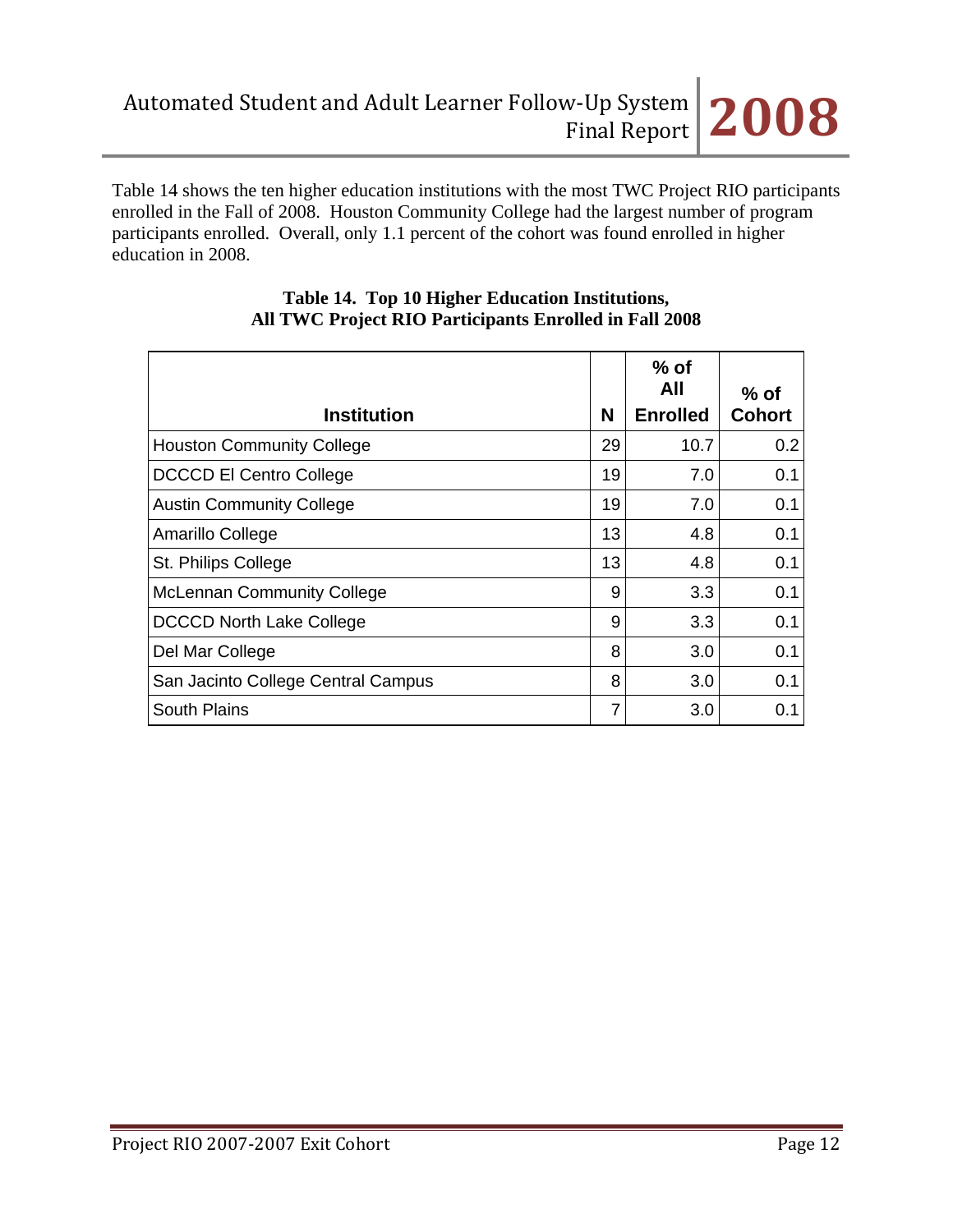Table 15 shows the ten programs of instruction with the most TWC Project RIO participants enrolled in Fall 2008, by Classification of Instructional Program (CIP) title. We see the majority of enrollees were found enrolled in General Studies. This really is not indicative of anything, and that CIP title is generally used as a "catch-all" for people who have not decided on a specific liberal arts major.

| <b>CIP Title</b>                                          | N  | $%$ of<br>All<br><b>Enrolled</b> | $%$ of<br><b>Cohort</b> |
|-----------------------------------------------------------|----|----------------------------------|-------------------------|
| <b>General Studies</b>                                    | 25 | 9.4                              | 0.2                     |
| Welding Technology/Welder                                 | 20 | 7.5                              | 0.1                     |
| Truck and Bus Driver/Commercial Vehicle Operation         | 18 | 6.8                              | 0.1                     |
| Liberal Arts and Sciences/Liberal Studies                 | 11 | 4.1                              | 0.1                     |
| Undeclared                                                | 11 | 4.1                              | 0.1                     |
| Occupational Safety and Health Technology/Technician      | 10 | 3.8                              | 0.1                     |
| Construction Engineering Technology/Technician            | 9  | 3.4                              | 0.1                     |
| <b>Culinary Arts/Chef Training</b>                        | 7  | 2.6                              | 0.1                     |
| Business Administration and Management, General           | 7  | 2.6                              | 0.1                     |
| Administrative Assistant and Secretarial Science, General | 5  | 1.9                              | 0.0                     |

#### **Table 15. Top 10 CIP Titles for All TWC Project RIO Participants Enrolled in Fall 2008**